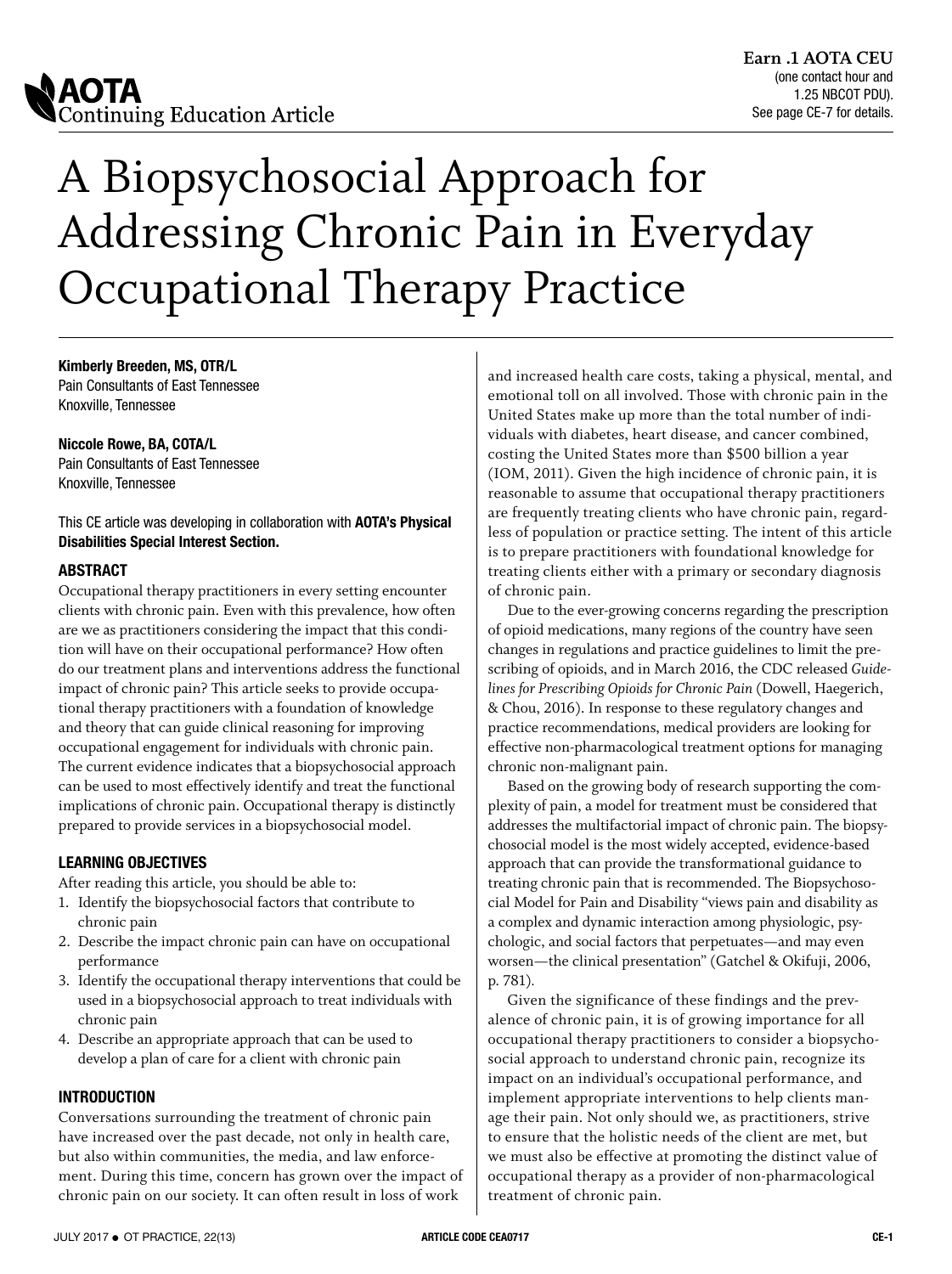### **Continuing Education Article**

 $\mathbb{C}\mathrm{E}^-$  CE Article, exam, and certificate are also available ONLINE. Register at<http://www.aota.org/cea>or call toll-free 877-404-AOTA (2682).

### **BIOPSYCHOSOCIAL FACTORS ASSOCIATED WITH CHRONIC PAIN**

The International Association for the Study of Pain (1994) defined pain as:

An unpleasant sensory and emotional experience associated with actual or potential tissue damage, or described in terms of such damage …. Pain is always subjective (p. 210)

For most health care providers, this is a shift in our understanding from pain as only a sensory modality and a general symptom to a more complex experience that includes emotions. Typically, pain is classified as malignant, acute, or chronic. Malignant pain is associated with neoplasm or effects of treatment for malignancy (Portenoy, 1996). Acute pain is commonly defined as sudden onset with expected short duration, usually associated with an injury or illness (Interagency Pain Research Coordinating Committee [IPRCC], 2016). In contrast, chronic pain is pain that persists "beyond the expected time frame for healing or that occurs in disease processes in which healing may never occur" (Clinical Standards Advisory Group, as cited in Jordan, Holden, Mason, & Foster, 2010, p. 2). Chronic pain is sometimes defined by a duration of time, such as greater than 3 to 6 months. For the purposes of this article, we will be discussing chronic, non-malignant pain.

The biology of pain is complex and still not fully understood. Like all senses, pain has an intended purpose. Most senses are primarily informative; however, pain's purpose is different, as it is a protective modality. It is designed to act as an alarm that alerts one to actual or potential tissue damage. This process is called *nocioception* and includes transduction, transmission, perception, and modulation. *Transduction* occurs when nocioceptors in the tissue, joints, or organs are activated by noxious stimuli, resulting in nocioceptive, neuropathic, or inflammatory pain. *Transmission* occurs when the nerve impulse is then transmitted to the brain via the ascending sensory pathways. *Perception* of pain occurs when the brain receives the signals and interprets them as painful. Magnetic resonance imaging (MRI) has demonstrated that pain activates a large brain network, including the sensory cortices, insula, anterior cingulate cortex, prefrontal cortex, and the limbic system. The areas comprising this network are also associated with cognition, mood, emotion, personality, and motor function. Pain *modulation* is the process through which the body alters a pain signal during transmission. This process explains why individuals respond differently to the same painful stimulus, also known as *pain tolerance* (Kirkpatrick et al., 2015). Modulation can be both facilitatory and inhibitory, leading to both analgesia and hyperalgesia.

If pain remains after its purpose for warning is over, it becomes maladaptive. Continued pain results in changes to the central and peripheral nervous systems, aiding in its persistence (IOM, 2011). Two of those changes, peripheral and central sensitization, result in a state of high reactivity, leading to the amplification of pain (hyperalgesia) or the feeling of pain with stimulation that is not typically painful (allodynia). According to Clauw (2014), "Fibromyalgia can be thought of as a centralized pain state [in which one may] feel more pain than would normally be expected based on the degree of nocioceptive input" (p. 1548).

Unlike the other senses, the perception of pain involves more than just reacting to stimuli and then processing a neural signal. It is a cognitive and emotional experience. There are multiple factors beyond biology, including psychological and social, that impact the individual's perception of pain. In other words, the degree of pain one experiences is influenced by one's psychology and surroundings. Because pain is modulated in the limbic system, it results in pain becoming a feeling. One's perception of pain is shaped by the context of the pain, attention on the pain, presence of anxiety, fear, and sense of loss of control (Hansen & Streltzer, 2005). An individual's learned experiences with pain, expectation of how much pain should be present, personal beliefs regarding pain, current coping skills, self-efficacy, locus of control, fear of pain, involvement in the "sick role," and tendency for catastrophizing may all influence pain perception (Hansen & Streltzer, 2005). Studies indicate that pre-existing psychological conditions, such as major depression, anxiety disorder, somatoform disorders, and personality disorders, may increase the likelihood of developing chronic pain after surgery (Hansen & Streltzer, 2005; Perkins & Kehlet, 2000).

Social factors also impact the perception and experience of pain, but they are often less recognized. Socioeconomic status, lack of social supports, unhealthy lifestyles, substance abuse, legal interactions, and family issues affect the pain experience (Hansen & Streltzer, 2005). Growing literature indicates that cultural factors may influence pain as well (IOM, 2011). Pain behaviors and conditioned pain responses can also perpetuate the persistence of pain (Hansen & Streltzer, 2005). An example of this could be the individual receiving increased attention from a spouse or family member because of pain. These conditioned pain responses, also referred to as reinforced behaviors, are unintentional consequences of social interactions.

Although not fully understood, the development and persistence of chronic pain is a multidimensional process that integrates the relationships among physical, psychological, and social factors. Variables predisposing an individual to developing chronic pain could include genetics, medical conditions, history, emotional factors, family dynamics, environment, and socioeconomic status.

### **IMPACT OF CHRONIC PAIN ON OCCUPATIONAL PERFORMANCE**

A better understanding of chronic pain physiology is important, but we must also, as occupational therapy practitioners, consider the impact that pain has on the many occupations of living. The debilitating effects of chronic pain can result in decreased participation in self-care, work, sleep, sexual activity, and mobility (Covinsky, Lindquist, Dunlop, & Yelin, 2009; Eggermont et al., 2014; McCracken & Iverson, 2002; Nikoobakht, Fraidouni, Yaghoubidoust, Burri, & Pakpour, 2014).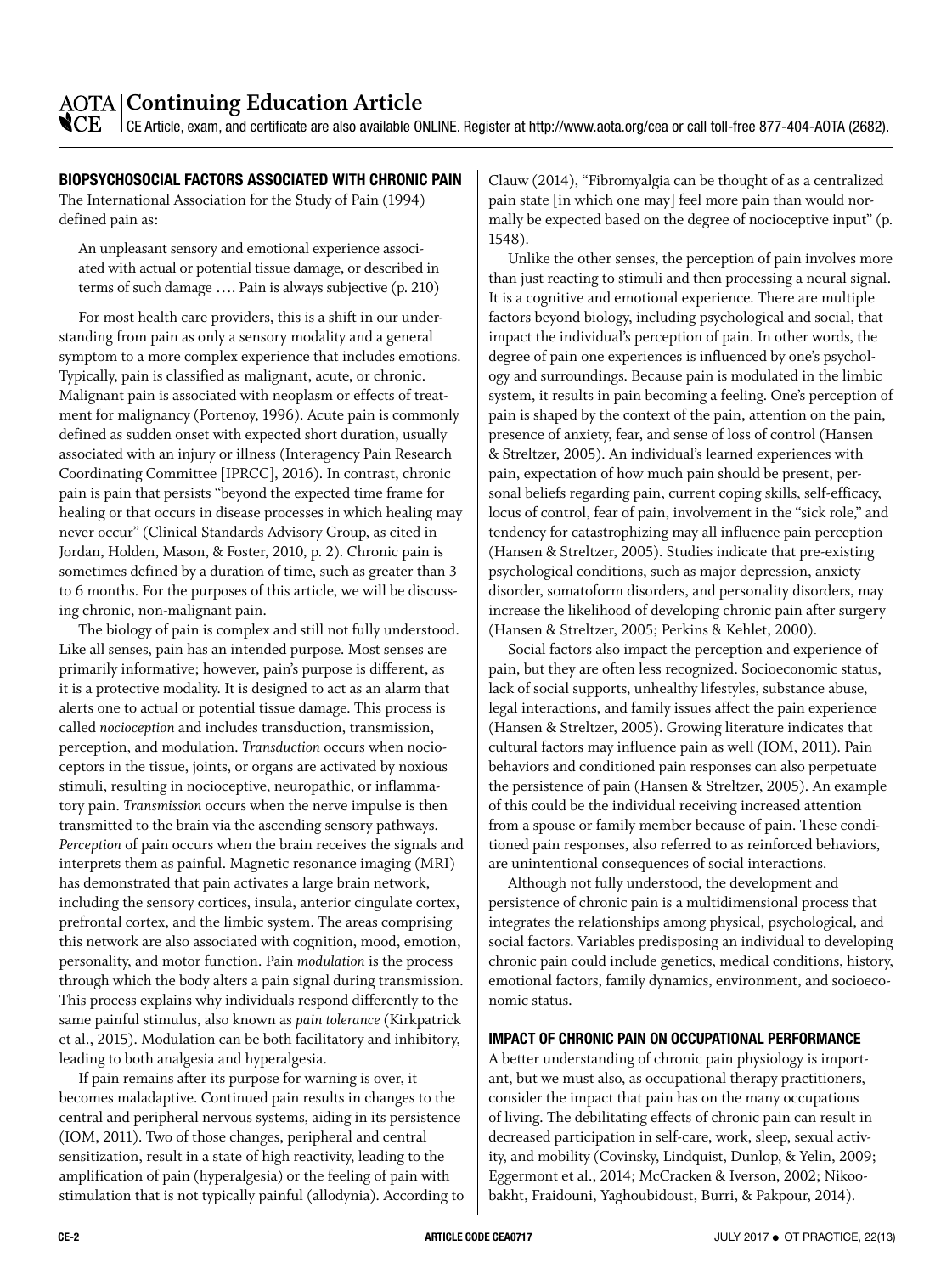Chronic pain also impacts one's roles, making it difficult to carry out activities for fulfilling them, such as child rearing, socializing, and playing.

These effects are not limited to an age group or specific condition. For example, a father with chronic low back pain may have concerns about being able to attend his daughter's sporting event after a full day of work. For most individuals with chronic pain, many complex factors can affect their engagement in activities. The father's ability to watch his daughter play basketball could be impacted by his exacerbated pain from work activities, anticipation of how driving and prolonged sitting will be tolerated, and his fatigue resulting from poor sleep the previous night.

In response to these complex factors, individuals will often alter the occupation in an attempt to maintain engagement. These alterations can include task modification, decreased frequency, decreased quality, delegation, and/or cessation. One study determined that two thirds of participants with chronic pain reported modifying at least one activity due to pain (Duong, Kerns, Towle, & Reid, 2005). Although participation continues, the person is frequently not satisfied with the experience. In the example of the father, having to periodically leave his seat to stand outside the arena may result in missing seeing his daughter make the winning shot. An exceptionally rigorous day at work may result in him being unable to attend the game at all.

The chronic pain cycle can illustrate the complex biopsychosocial factors that influence occupation and engagement (see Figure 1). Although the pain cycle is frequently used by pain practitioners in client education, there is no universally accepted diagram. For the purposes of this article, the biopsychosocial approach was used as the basis for developing this chronic pain cycle with an occupational perspective.

### **Figure 1. Chronic Pain Cycle**



Chronic Pain Cycle. 2017 Niccole Rowe. May not be reproduced without writ

#### *Physiologic Changes*

Changes in strength, range of motion, and stability may be expected in the specific joint or limb affected by pain. Unexpected changes can also occur throughout the body due to pain-related alteration in movement. Among those with chronic pain, studies have found changes in motor control, proprioception, muscle recruitment, and coordination as well as decreased endurance, strength, and velocity of movement (Arendt-Nielsen, Madeleine, & Graven-Nielsen, 2004; Hodges & Moseley, 2003; Popa, Bonifazi, Della Volpe, Rossi, & Mazzocchio, 2007). Protective behaviors, such as guarding, can also lead to changes in body structures and altered psychological functioning. Guarding is defined as any of a set of protective behaviors, such as limping, bracing, or otherwise protecting a part of the body. Guarding, similar to other pain behaviors, continues after healing has occurred and reinforces self-perceptions of disability (Prkachin, Schultz, & Hughes, 2007). An example would be someone who has ankle pain later developing shoulder pain as a result of prolonged guarding and disruption of normal movement patterns.

As impactful as movement changes may be for someone with chronic pain, dealing with the cognitive effects may be just as challenging. Chronic pain has been linked to changes in the brain, including decreased grey matter volume, cortical thickness changes, and hippocampal changes (Vachon-Presseau et al., 2013). Those who have chronic pain often demonstrate cognitive changes, with memory, attention, and executive function being impacted (Moriarty, McGuire, & Finn, 2011). As pain commands one's attention, greater difficulty may be experienced with the cognitive processes required for getting through the day.

#### *Psychologic Effects*

Everyday challenges that those with chronic pain face can lead to a cycle that leaves the person feeling helpless, worthless, and hopeless. The same psychological factors that can influence the development of chronic pain may be exacerbated as pain persists, further continuing the cycle. Individuals who catastrophize not only are more likely to develop chronic pain, but they have also been shown to report greater negative outcomes, such as disability, increased health care usage, greater use of pain medication, and increased depression (Keefe, Rumble, Scipio, Giordano, & Perri, 2004). Often, those who have chronic pain develop anxiety and fear related to the pain. This may include kinesiophobia and fear avoidance, which is a reduction in movement due to fear of pain and/ or re-injury. Reducing movement can lead to a decrease in overall activity. Ambrose and Golightly (2015) found that 24% to 58% of adults with arthritis are physically inactive. Physical inactivity or sedentary behaviors were found to have adverse effects on health and physical function (Ambrose & Golightly, 2015). The incidence of depression is higher among those who have chronic pain when compared with the public (Turk, Fillingim, Ohrbach, & Patel, 2016). An example of this could be a 60-year-old woman, faced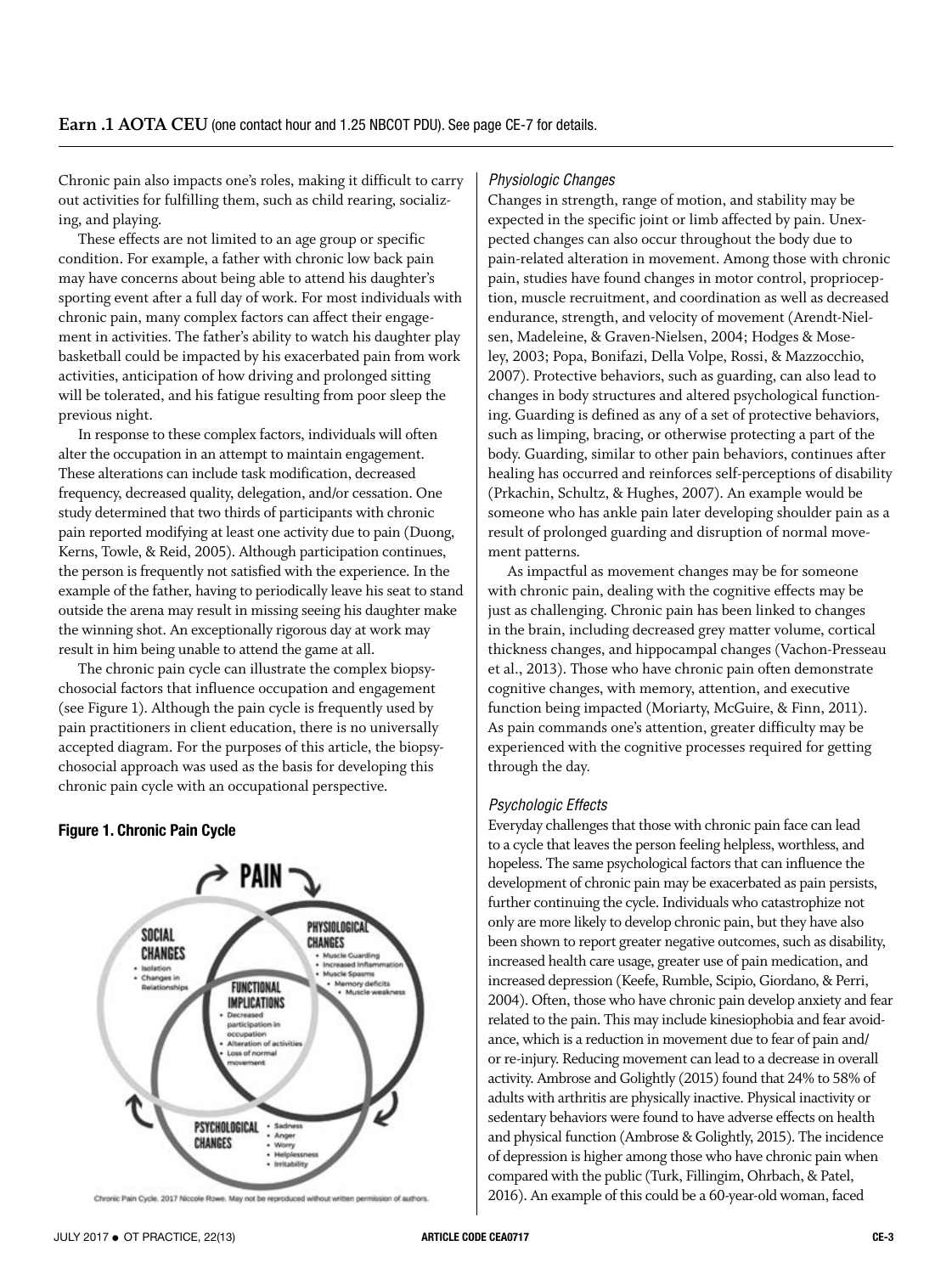### **Continuing Education Article**

 $\mathbb{C}\mathrm{E}^-$  CE Article, exam, and certificate are also available ONLINE. Register at<http://www.aota.org/cea>or call toll-free 877-404-AOTA (2682).

with cancelling life-long retirement plans due to her pain, experiencing feelings of depression as she deals with disappointment and loss. Depression could make it more difficult for her to fully engage in actively managing her chronic pain.

### *Social Impact*

The social impact of chronic pain extends beyond individuals, affecting relationships and those around them. Relatives have reported emotional changes, limited socializing, and financial changes related to their loved one's pain, contributing to a reported deterioration in physical, mental, and emotional health (Ojeda et al., 2014). For the individual, social interactions become more difficult, leading to avoidance and social isolation. In the case of children, those with chronic pain were found to experience disability, missed school days, and difficulty with academic performance, limiting their ability to socialize (Miller, Scott, Trost, & Hirsch, 2016).

### **OCCUPATIONAL THERAPY'S ROLE IN CHRONIC PAIN MANAGEMENT**

To comprehensively address the biopsychosocial implications of chronic pain, an integrated, multimodal, and interdisciplinary treatment approach is indicated (IPRCC, 2016). As occupational therapy professionals, we need to promote the distinct value our services offer to this treatment model.

Viewing chronic pain as a chronic condition rather than as a symptom is a transition for most health care professionals. The evidence suggests that *self-management* strategies are effective for improving pain, mental health, and health-related quality of life outcomes for individuals with chronic pain (Mann, LeFort, & VanDenKerkhof, 2013). The treatment goals are no longer focused on reducing pain, but rather on managing a chronic condition to increase occupational participation. Although many health care disciplines provide services using a self-management approach, our profession distinctly uses occupation-based interventions to improve self-management.

#### **Evaluation**

The occupational therapy evaluation for the individual with chronic pain should be a comprehensive, client-centered assessment of current engagement in the occupations of activities of daily living (ADLs), instrumental ADLs (IADLs), rest and sleep, education, work, play, leisure, and social participation (American Occupational Therapy Association [AOTA], 2014). It is important to evaluate the biological, psychological, and social implications affecting occupational performance, including current coping strategies, beliefs regarding pain, postural and movement patterns, musculoskeletal factors, cognition, and the client's expectations and goals. The evaluating therapist must consider that the client with chronic pain may have seen multiple providers and may be frustrated by a lack of identification of a pain source, unresolved pain, or the perceived stigma associated with receiving pain treatment. Therapeutic use of self and active listening should be used to affirm the client's values

and to establish a collaborative relationship that results in a plan of care that reflects the individual's occupational goals.

There are a significant number of assessment tools and outcomes measures that can be used for individuals with chronic pain, and that will be determined by population, setting, or location of pain. These include the Canadian Occupational Performance Measure, Patient Specific Functional Scale, 36-Item Short Form Survey, Varni/Thompson Pediatric Pain Questionnaire, Timed Up and Go (TUG), and Functional Reach Test, as well as condition-specific scales, such as the Oswestry Low Back Pain Disability Questionnaire, Disabilities of the Arm, Shoulder and Hand Questionnaire, and Neck Disability Index (Rehabilitation Institute of Chicago, 2010).

### **Treatment Interventions for Managing Chronic Pain**

Multimodal pain treatment consists of a combination of therapies using approaches that may include medical, surgical, psychological, behavioral, and integrative (IPRCC, 2016). The ultimate aim in treatment is to re-engage the client in their occupations of living. Strategies should be applied to improve participation in all occupations. Multimodal interventions should focus on the client's active participation in all possible aspects of managing their chronic pain condition, such as teaching a client how to operate a home transcutaneous electrical nerve stimulation (TENS) unit and working with them on an individualized plan for using it. Passive pain relief treatments, such as receiving electrical stimulation only in the clinic, may not be as beneficial in improving self-efficacy.

### *Psychological Interventions and Approaches*

**Cognitive Behavioral Therapy (CBT).** The most widely recommended psychological approach for treating chronic pain, CBT seeks to decrease maladaptive behaviors, beliefs, and thought patterns regarding one's pain (Eccleston, 2001). Techniques include training in relaxation, activity pacing, and problem solving as well as personal goal development and facilitation for achievement, behavioral activation, and cognitive restructuring (Ehde, Dillworth, & Turner, 2014). CBT strategies have been shown to "effectively reduce pain and fatigue [and] improve sleep, overall physical function, and coping" (Ambrose & Golightly, 2015, p. 122).

**Pain Education.** For most individuals, pain is a result of injury or illness, resulting in feelings of distress. Based on past experiences, someone with persistent pain may believe that pain cannot be influenced. Providing education on the physiology and modulation of pain is the foundation for learning self-management strategies. Providing neuroscience education has been shown to reduce pain ratings, improve function, and help individuals develop strategies to cope with pain (Louw, Diener, Butler, & Puentedura, 2011).

**Coaching.** Health coaching is an adaptable, self-management-based approach that may use CBT, self-efficacy principles, and motivational interviewing in a collaborative process for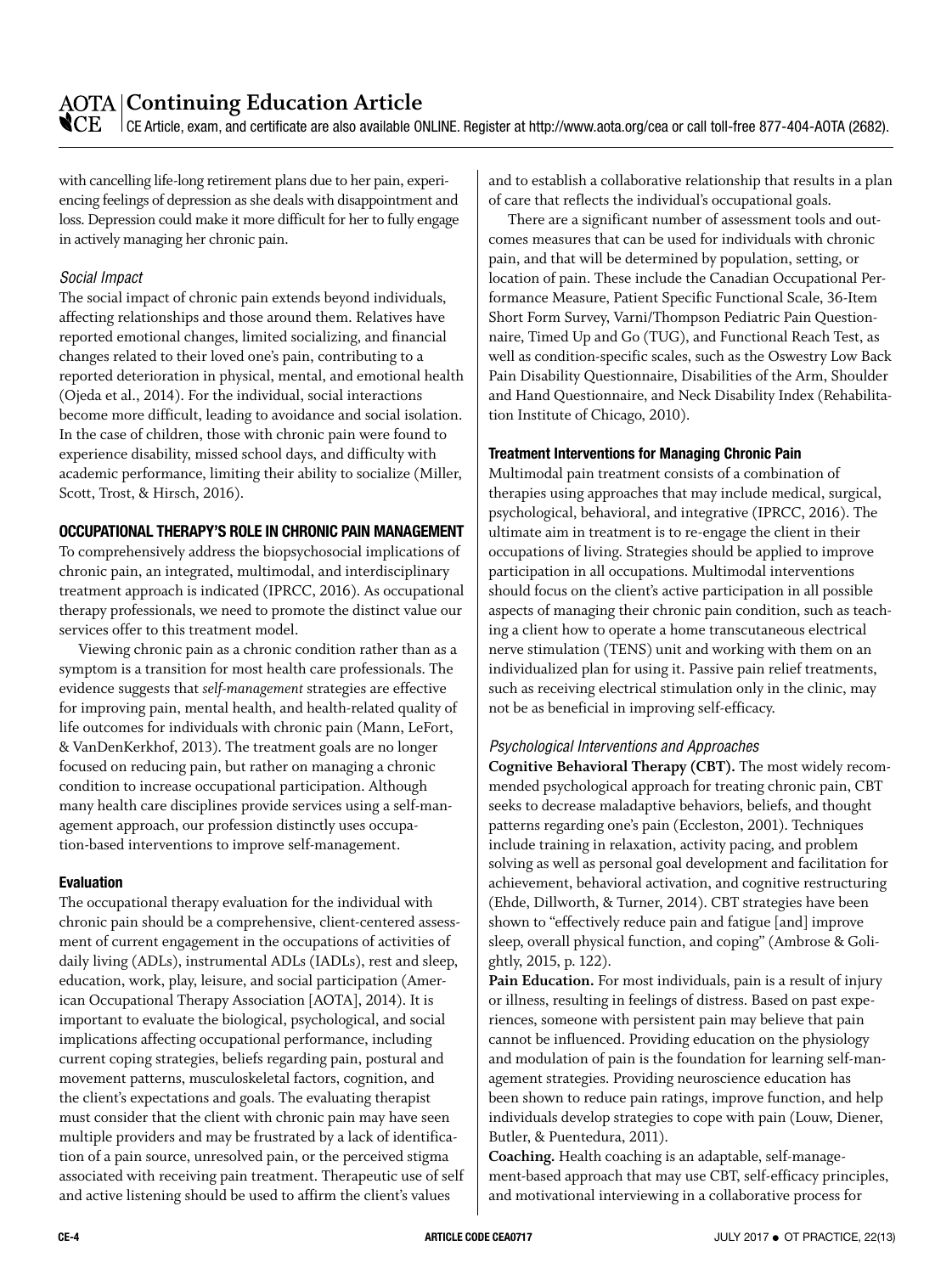joint goal setting, problem solving, and follow up (Wong-Reiger, 2011). When working with individuals with chronic pain, interventions may include collaborating to develop personal, reasonable goals for increasing physical activity and plans for managing pain flares.

**Relaxation Training/Biofeedback and Mindfulness.** The literature often interchangeably uses the terms *relaxation, mindfulness*, and *biofeedback*. Some studies define all three interventions collectively as either relaxation or mindfulness. Other studies and authors consider relaxation training and biofeedback to be CBT approaches and mindfulness a distinct approach. For the purposes of this article, we will define them as distinct from one another.

Relaxation training focuses on identifying and then purposefully working to decrease tension in the body. Relaxation interventions may include teaching diaphragmatic breathing, progressive muscle relaxation, guided meditation, visualization, and stretch-based relaxation. According to Persson, Veenhuizen, Zachrison, and Gard (2008), relaxation training resulted in decreased pain intensity, anxiety, depression, and fatigue for individuals with fibromyalgia. Incorporating relaxation strategies that are consistent with the client's values, spiritual beliefs, and current practices may improve the client's engagement in the activity.

Biofeedback involves a client learning to regulate certain physiological processes through use of feedback that can be visual, auditory, or tactile (Sielski, Rief, & Glombiewski, 2016). Relaxation, improved postural control, coping, increased self-efficacy, and reduced muscle tension can all be objectives for biofeedback treatment, which has been shown to have a positive impact on pain intensity, muscle tension, depression, and coping for those with chronic back pain (Sielski et al., 2016).

Mindfulness can be defined as "the development of a particular kind of attention characterized by a nonjudgmental awareness, openness, curiosity, and acceptance of internal and external present experiences," allowing one "to act more reflectively rather than impulsively" (Chiesa & Serretti, 2011, p. 83). Guided meditation, walking meditation, and quiet meditation could be used in mindfulness training. Several literature reviews have demonstrated the benefits of mindfulness-based interventions for chronic pain, including improvement in the areas of functional status, sleep, stress, pain acceptance, pain intensity, and the psychological components of pain (Chiesa & Serretti, 2011; Khusid & Vythilingam, 2016). Through the use of functional MRI, several alterations in pain physiology mechanisms, including sensitization, were noted after mindful meditation (Zeidan et al., 2011).

A case example for treatment might be an occupational therapy assistant (OTA) training a mother with fibromyalgia to incorporate mindfulness into a daily activity, such as washing dishes. The OTA may encourage the mother to increase her sensory awareness of conditions such as the smell of the dish detergent, the temperature of the water, and the iridescence of the bubbles.

**Activity Pacing.** Pacing "is an active self-management strategy whereby individuals learn to balance time spent on activity and rest for the purpose of achieving increased function and participation in meaningful activities" (Jamieson-Lega, Berry, & Brown, 2013, p. 212). Pacing addresses maladaptive behaviors in which those with chronic pain avoid activity or have periods of overactivity, leading to extended sedentary behaviors due to exacerbated pain (Songer, 2005). For example, a 24-year-old male veteran with central pain syndrome reports that he is still able to mow his lawn on Saturdays, but typically is not able to get out of bed for the next several days. The occupational therapist works with him to develop a strategy for mowing in 30-minute increments over several days.

### *Social Interventions and Approaches*

**Pain behaviors** are ways of communicating pain to others; this can be done through verbalizations, postures, gait, facial expressions, clenching, guarding, wincing, and the use of medical aides (Eccleston, 2001). Family members and others close to the client may inadvertently reinforce these negative pain behaviors by increasing attention when the behaviors are presented, or providing opportunities for the client to avoid undesirable activities when demonstrating pain behaviors. Turk et al. (2016) suggested that reinforcing pain behaviors is associated with "increased pain, increased pain behaviors, and maintenance of disability" (p. T37). Occupational therapy practitioners can teach families to ignore pain behaviors while strongly reinforcing efforts to increase function (Songer, 2005). **Socialization.** Interventions for improving socialization should consider not only the support systems in place for the person, but also satisfaction with social activities, relationships, and the effects of isolation. Facilitating online interactions, including blogging, may be considered, depending on the client's virtual context, because a portion of those who blogged about their pain reported decreased feelings of isolation (Ressler, Bradshaw, Gualtieri, & Chui, 2012). It may not be enough to just assist in facilitating increased opportunities for socialization, as those with chronic pain may not be satisfied while participating. The occupational therapy practitioner provides guidance during problem solving to identify specific factors contributing to the pain and how to use pre-planning to reduce those factors. For example, a client may report choosing a better seating option and earlier time of day for his main meal, which leads to decreased pain and greater satisfaction during dinner with his family.

### *Physical Interventions and Approaches*

**Positioning/Body Mechanics.** Protective behaviors, often demonstrated by those with chronic pain, may lead to alterations of posture that make it difficult to tolerate static positions. Further, this impaired tolerance to positions such as sitting, standing, or lying may negatively impact successful and fulfilling participation in occupations such as school or work.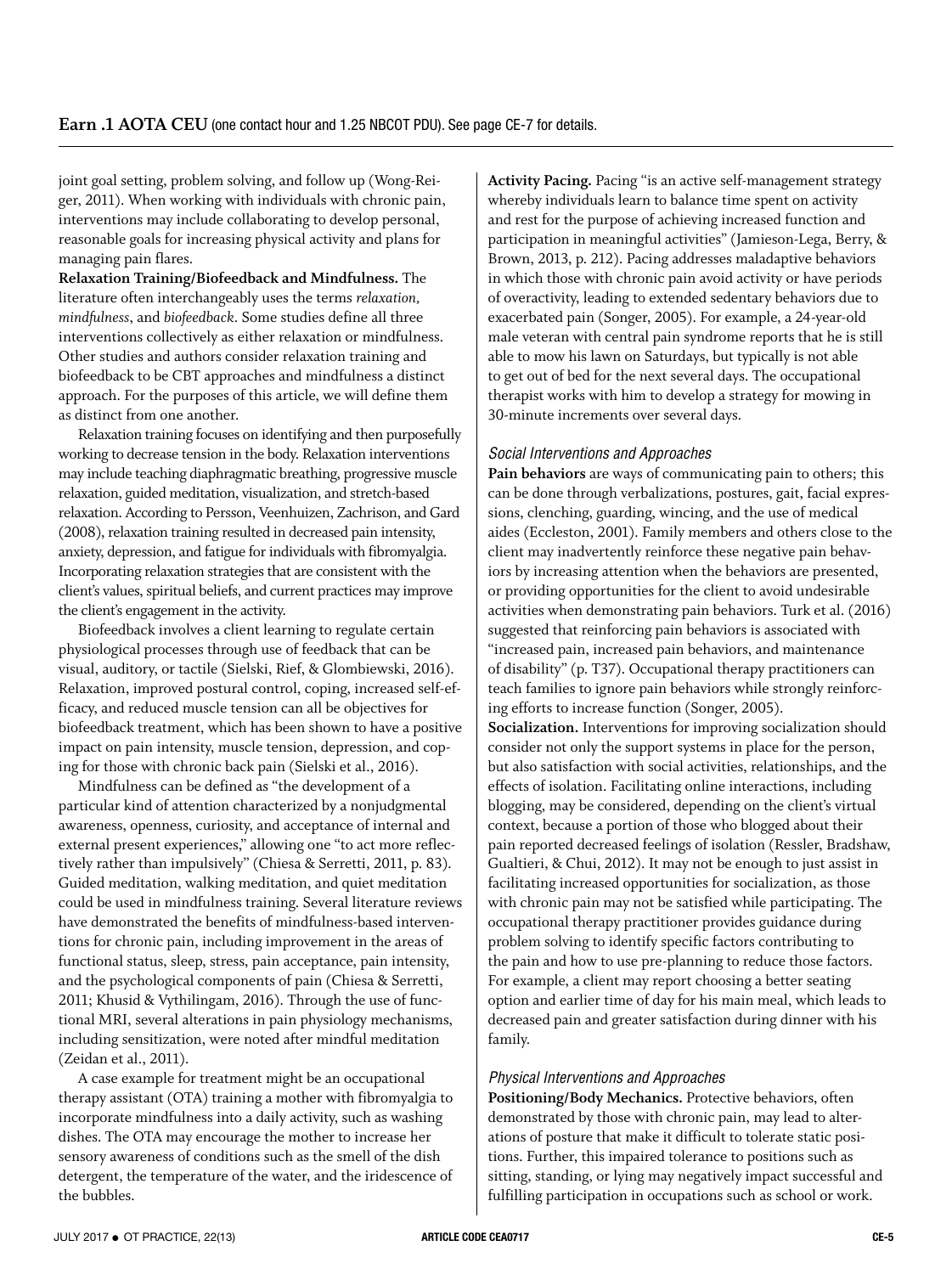### **AOTA Continuing Education Article**

 $\mathbb{C}\mathrm{E}^-$  CE Article, exam, and certificate are also available ONLINE. Register at<http://www.aota.org/cea>or call toll-free 877-404-AOTA (2682).

Occupational therapy interventions directed at helping a client achieve more comfortable postures may reduce overall pain with activity. Desouzart, Matos, Melo, and Filgueiras (2016) found that reported pain decreased 4 weeks after subjects were trained in sleeping postures that provided stability and neutral spine posture.

One study found that training in neutral spine principles and applying them to daily activities (body mechanics) for those with nonspecific low back pain reduced the intensity of the pain as well as improved self-report of work ability (Suni et al., 2006). Lieber, Rudy, and Boston (2000) found that "intensive instruction in body mechanics" as part of a work hardening program impacted static strength, dynamic endurance, and work for participants (p. 166).

**Physical Activity Training.** The evidence is consistent that when physical activity is applied appropriately for those with chronic pain conditions, it relieves pain and improves physical function, sleep, fatigue, and mood. The effects of activity have been comparable to the effects of simple analgesics and nonsteroidal anti-inflammatory drugs (Ambrose & Golightly, 2015). For individuals with chronic pain who have sedentary behaviors, reversing those behavior patterns is crucial to breaking the chronic pain cycle. Different from pacing training, which works to balance activity and rest, improving participation in exercise and physical activity is done systematically to gradually expose the client to increased challenges to minimize the hyperalgesia effects of overactivity (Ambrose & Golightly, 2015). For example, an adolescent female with chronic pain may struggle with the fear of her pain increasing if she exercises. The OTA may identify that this client used to enjoy playing virtual dance games prior to her pain. The OTA may have the client begin with seated participation in a dance game for one song. Treatment would progress gradually to extended durations, difficulty, and intensity.

**Relapse Prevention Training.** Preparing the client for inevitable pain flares through CBT approaches is called *relapse prevention training* (Songer, 2005). The occupational therapy practitioner and client collaborate to identify learned skills that can be used to manage pain flares and prepare the client for implementing those skills. Historically, thermal, electrical, and manual modalities have been used to reduce pain. If these are safe and effective for the individual, they can be used independently in order to self-manage pain as well as prevent relapse. The occupational therapy practitioner can educate the client to the benefits, safe use, and integration into daily routines for these modalities.

#### **CONCLUSION**

Given the current climate in health care regarding chronic pain, occupational therapy practitioners must be prepared to demonstrate their distinct value and address the occupational needs of this population. The existing biopsychosocial evidence can be applied in providing a basis for occupation-based services,

although further research is required to demonstrate the value of occupational therapy's contribution in serving clients with chronic pain.  $\mathbf{\mathbf{\Phi}}$ 

### **REFERENCES**

- Ambrose, K. R., & Golightly, Y. M. (2015). Physical exercise as non-pharmacological treatment of chronic pain: Why and when. *Best Practice and Research Clinical Rheumatology, 29*, 120–130. [http://dx.doi.org/10.1016/j.](http://dx.doi.org/10.1016/j.berh.2015.04.022) [berh.2015.04.022](http://dx.doi.org/10.1016/j.berh.2015.04.022)
- American Occupational Therapy Association. (2014). Occupational therapy practice framework: Domain and process (3rd ed.). *American Journal of Occupational Therapy, 68*, S1–S48. [http://dx.doi.org/10.5014/](http://dx.doi.org/10.5014/ajot.2014.682006) [ajot.2014.682006](http://dx.doi.org/10.5014/ajot.2014.682006)
- Arendt-Nielsen, L., Madeleine, P., & Graven-Nielsen, T. (2004). Interaction between muscle pain and motor control. *Pain and Movement: Newsletter of the IASP Special Interest Group on Pain and Movement, 5*, 2–4. Retrieved from [http://vbn.aau.dk/en/journals/pain-and-movement--newsletter-of-the-iasp](http://vbn.aau.dk/en/journals/pain-and-movement--newsletter-of-the-iasp-special-interest-group-on-pain-and-movement(33f8121d-d4ce-4b6a-98ad-c9ec363546ac)/publications.html?filter=research&subfilter=contributiontojournal)[special-interest-group-on-pain-and-movement\(33f8121d-d4ce-4b6a-98ad](http://vbn.aau.dk/en/journals/pain-and-movement--newsletter-of-the-iasp-special-interest-group-on-pain-and-movement(33f8121d-d4ce-4b6a-98ad-c9ec363546ac)/publications.html?filter=research&subfilter=contributiontojournal)[c9ec363546ac\)/publications.html?filter=research&subfilter=contribution](http://vbn.aau.dk/en/journals/pain-and-movement--newsletter-of-the-iasp-special-interest-group-on-pain-and-movement(33f8121d-d4ce-4b6a-98ad-c9ec363546ac)/publications.html?filter=research&subfilter=contributiontojournal)[tojournal](http://vbn.aau.dk/en/journals/pain-and-movement--newsletter-of-the-iasp-special-interest-group-on-pain-and-movement(33f8121d-d4ce-4b6a-98ad-c9ec363546ac)/publications.html?filter=research&subfilter=contributiontojournal)
- Chiesa, A., & Serretti, A. (2011). Mindfulness-based interventions for chronic pain: A systematic review of the evidence. *Journal of Alternative & Complementary Medicine*, *17*(1), 83–93.<https://dx.doi.org/10.1089/acm.2009.0546>
- Clauw, D. J. (2014). Fibromyalgia: A clinical review. *Journal of the American Medical Association, 311*, 1547–1555. <https://doi.org/10.1001/jama.2014.3266>
- Covinsky, K. E., Lindquist, K., Dunlop, D. D., & Yelin, E. (2009). Pain, functional limitations, and aging. *Journal of the American Geriatrics Society*, *57*, 1556–1561.<http://dx.doi.org/10.1111/j.1532-5415.2009.02388.x>
- Desouzart, G., Matos, R., Melo, F., & Filgueiras, E. (2016). Effects of sleeping position on back pain in physically active seniors: A controlled pilot study. *Work, 53*, 235–240.<https://dx.doi.org/10.3233/WOR-152243>
- Dowell, D., Haegerich T. M., & Chou R. (2016). CDC guideline for prescribing opioids for chronic pain. *Morbidity and Mortality Weekly Report, 65*(1), 1–49. <http://dx.doi.org/10.15585/mmwr.rr6501e1>
- Duong, B., Kerns, R., Towle, V., & Reid, M. (2005). Identifying the activities affected by chronic nonmalignant pain in older veterans receiving primary care. *Journal of the American Geriatrics Society*, *53*, 687–694. [https://dx.doi.](https://dx.doi.org/10.1111/j.1532-5415.2005.53220.x) [org/10.1111/j.1532-5415.2005.53220.x](https://dx.doi.org/10.1111/j.1532-5415.2005.53220.x)
- Eccleston, C. (2001). Role of psychology in pain management. *British Journal of Anaesthesia, 87*, 144–152.<https://dx.doi.org/10.1093/bja/87.1.144>
- Eggermont, L. P., Leveille, S. G., Shi, L., Kiely, D. K., Shmerling, R. H., Jones, R. N., ... Bean, J. F. (2014). Pain characteristics associated with the onset of disability in older adults: The maintenance of balance, independent living, intellect, and zest in the elderly Boston study. *Journal of the American Geriatrics Society*, *62*, 1007–1016. [https://dx.doi.org/10.1111/](https://dx.doi.org/10.1111/jgs.12848) [jgs.12848](https://dx.doi.org/10.1111/jgs.12848)
- Ehde, D. M., Dillworth, T. M., & Turner, J. A. (2014). Cognitive-behavioral therapy for individuals with chronic pain. *American Psychologist,* 69, 153–166. <https://dx.doi.org/10.1037/a0035747>
- Gatchtel, R. J., & Okifuji, A. (2006). Evidence-based scientific data documenting the treatment and cost-effectiveness of comprehensive pain programs for chronic nonmalignant pain*. Journal of Pain, 7*, 779–793. [https://doi.](https://doi.org/10.1016/j.jpain.2006.08.005) [org/10.1016/j.jpain.2006.08.005](https://doi.org/10.1016/j.jpain.2006.08.005)
- Hansen, G. R., & Streltzer, J. (2005). The psychology of pain*. Emergency Medicine Clinics of North America*, *23*, 339–348. [https://doi.org/10.1016/j.](https://doi.org/10.1016/j.emc.2004.12.005) [emc.2004.12.005](https://doi.org/10.1016/j.emc.2004.12.005)
- Hodges, P. W., & Moseley, G. L. (2003). Pain and motor control of the lumbopelvic region: Effect and possible mechanisms. *Journal of Electromyography and Kinesiology, 13*, 361–370. [https://dx.doi.org/10.1016/s1050-6411\(03\)00042-7](https://dx.doi.org/10.1016/s1050-6411(03)00042-7)
- Institute of Medicine. (2011). *Relieving pain in America: A blueprint for transforming prevention, care, education, and research*. Retrieved from [http://dx.doi.org/](http://dx.doi.org/crossref.org/10.17226/13172) [crossref.org/10.17226/13172](http://dx.doi.org/crossref.org/10.17226/13172)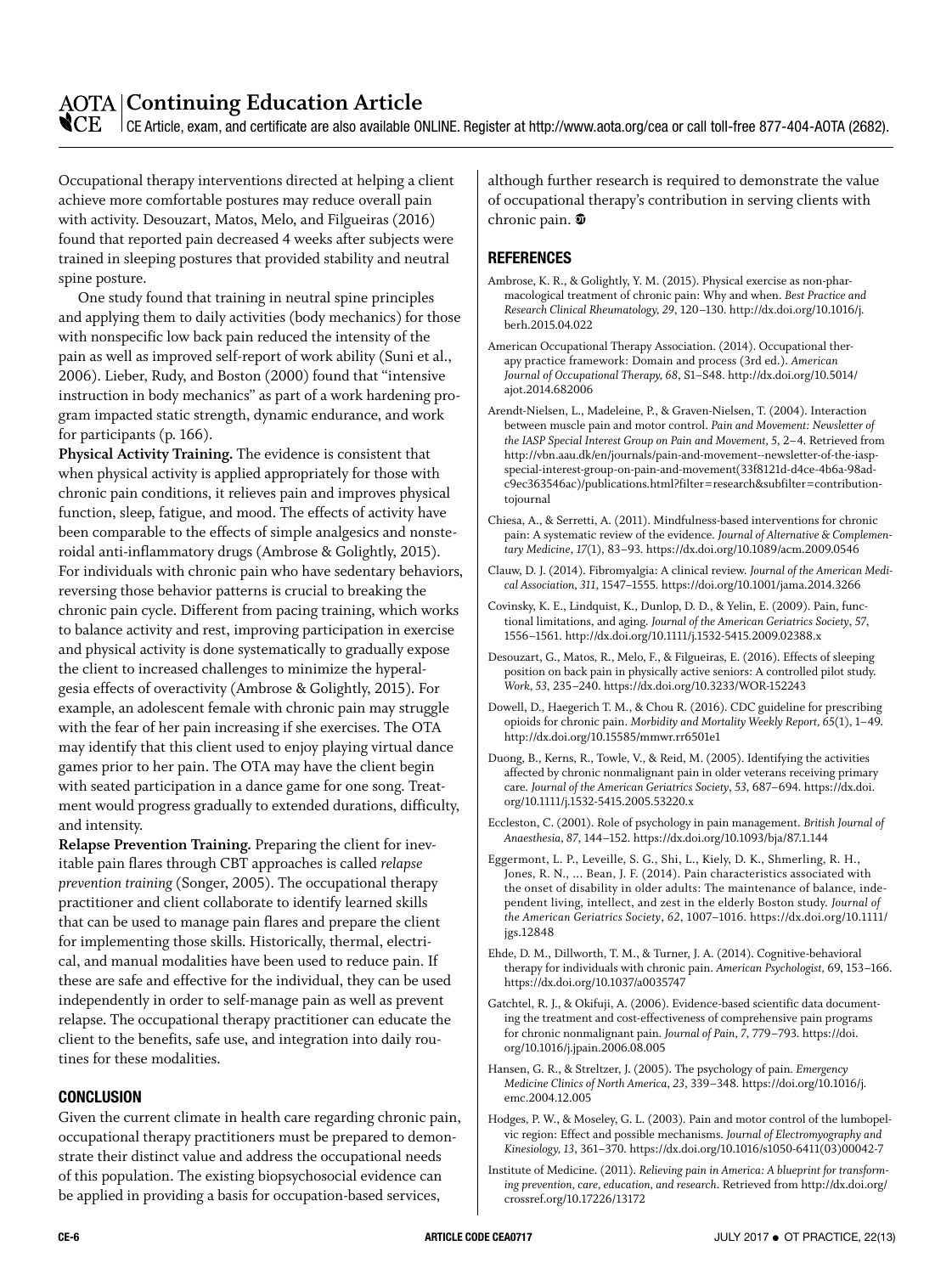### **Earn .1 AOTA CEU** (one contact hour and 1.25 NBCOT PDU). See below for details.

Interagency Pain Research Coordinating Committee. (2016). *National pain strategy.* Retrieved from [https://iprcc.nih.gov/docs/HHSNational\\_Pain\\_Strat](https://iprcc.nih.gov/docs/HHSNational_Pain_Strategy.pdf)[egy.pdf](https://iprcc.nih.gov/docs/HHSNational_Pain_Strategy.pdf)

International Association for the Study of Pain. (1994). Part III: Pain terms, a current list with definitions and notes on usage. In H. Merskey & N. Bogduk (Eds.), *Classification of chronic pain* (2nd ed., pp. 209–214). Seattle, WA: IASP Press.

Jamieson-Lega, K., Berry, R., & Brown, C. A. (2013). Pacing: A concept analysis of a chronic pain intervention. *Pain Research and Management, 18*, 207–213. <https://dx.doi.org/10.1155/2013/686179>

Jordan, J. L., Holden, M. A., Mason, E. E., & Foster, N. E. (2010). Interventions to improve adherence to exercise for chronic musculoskeletal pain in adults. *Cochrane Database Systematic Review*. [http://dx.doi.org/10.1002/14651858.](http://dx.doi.org/10.1002/14651858.CD005956.pub2) [CD005956.pub2](http://dx.doi.org/10.1002/14651858.CD005956.pub2)

Keefe, F. J, Rumble M. E., Scipio, C. D., Giordano, L. A., & Perri, L. M. (2004). Psychological aspects of persistent pain: Current state of the science. *Journal of Pain, 5*, 195–211. [https://dx.doi.org/10.1016/s1526-5900\(04\)00665-0](https://dx.doi.org/10.1016/s1526-5900(04)00665-0)

Khusid, M. A., & Vythilingam, M. (2016). The emerging role of mindfulness meditation as effective self-management strategy, part 2: Clinical implications for chronic pain, substance misuse, and insomnia. *Military Medicine*, *181*, 969–975.<https://dx.doi.org/10.7205/milmed-d-14-00678>

Kirkpatrick, D. R., McEntire, D. M., Hambsch, Z. J., Kerfeld, M. J., Smith, T. A., Reisbig, M. D., ... Agrawal, D. K. (2015). Therapeutic basis of clinical pain modulation. *Clinical and Translational Science, 8*, 848–856. [https://dx.doi.](https://dx.doi.org/10.1111/cts.12282) [org/10.1111/cts.12282](https://dx.doi.org/10.1111/cts.12282)

Lieber, S. J., Rudy, T. E. , & Boston, J. R. (2000). Effects of body mechanics training on performance of repetitive lifting. *American Journal of Occupational Therapy*, *54*, 166–175.<https://dx.doi.org/10.5014/ajot.54.2.166>

Louw, A., Diener, I., Butler, D. S., & Puentedura, E. J. (2011). The effect of neuroscience education on pain, disability, anxiety, and stress in chronic musculoskeletal pain. *Archives of Physical Medicine and Rehabilitation, 92*, 2041–2056.<http://dx.doi.org/10.1016/j.apmr.2011.07.198>

McCracken, L. M., & Iverson, G. L. (2002). Disrupted sleep patterns and daily functioning in patients with chronic pain. *Pain Research & Management, 7*(2), 75–79. <https://dx.doi.org/10.1155/2002/579425>

Mann, E. G., LeFort, S., & VanDenKerkhof, E. G. (2013). Self-management interventions for chronic pain. *Pain Management, 3*, 211–222. [https://dx.doi.](https://dx.doi.org/10.2217/pmt.13.9) [org/10.2217/pmt.13.9](https://dx.doi.org/10.2217/pmt.13.9)

Miller, M. M., Scott, E. L., Trost, Z., & Hirsh, A. T. (2016). Perceived injustice is associated with pain and functional outcomes in children adolescents with chronic pain: A preliminary examination. *Journal of Pain, 17*, 1217–1226. <https://dx.doi.org/10.1016/j.jpain.2016.08.002>

Moriarty, O., McGuire, B. E., & Finn, D. P. (2011). The effect of pain on cognitive function: A review of clinical and preclinical research. *Progress in Neurobiology, 93*, 385–404. <https://dx.doi.org/10.1016/j.pneurobio.2011.01.002>

Nikoobakht, M., Fraidouni, N., Yaghoubidoust, M., Burri, A., & Pakpour, A. H. (2014). Sexual function and associated factors in Iranian patients with chronic low back pain. *Spinal Cord*, *52*, 307–312. [https://dx.doi.org/10.1038/](https://dx.doi.org/10.1038/sc.2013.151) [sc.2013.151](https://dx.doi.org/10.1038/sc.2013.151)

Ojeda, B., Salazar, A., Dueñas, M., Torres, L. M., Micó, J. A., & Failde, I. (2014). The impact of chronic pain: The perspective of patients, relatives, and caregivers. *Families, Systems & Health: Journal Of Collaborative Family Healthcare*, *32*, 399–407.<https://dx.doi.org/10.1037/fsh0000069>

Perkins, F. M., & Kehlet, H. (2000). Chronic pain as an outcome of surgery: A review of predictive factors. *Anesthesiology,* 93, 1123–1133. [https://dx.doi.](https://dx.doi.org/10.1097/00000542-200010000-00038) [org/10.1097/00000542-200010000-00038](https://dx.doi.org/10.1097/00000542-200010000-00038)

Persson, A. L., Veenhuizen, H., Zachrison, L., & Gard, G. (2008). Relaxation as treatment for chronic musculoskeletal pain: A systematic review of randomized controlled studies. *Physical Therapy Reviews, 13*, 355–365. [https://dx.doi.](https://dx.doi.org/10.1179/174328808x356366) [org/10.1179/174328808x356366](https://dx.doi.org/10.1179/174328808x356366)

Popa, T., Bonifazi, M., Della Volpe, R., Rossi, A., & Mazzocchio, R. (2007). Adaptive changes in postural strategy selection in chronic low back pain. *Experimental Brain Research*, *177*, 411–418. [https://dx.doi.org/10.1007/s00221-](https://dx.doi.org/10.1007/s00221-006-0683-4) [006-0683-4](https://dx.doi.org/10.1007/s00221-006-0683-4)

### **How to Apply for Continuing Education Credit**

- A. To get pricing information and to register to take the exam online for the article **A Biopsychosocial Approach for Addressing Chronic Pain in Everyday Occupational Therapy Practice**, go to www.aota.org/cea, or call toll-free 877- 404-2682.
- B. Once registered and payment received, you will receive instant email confirmation with password and access information to take the exam online immediately or at a later time.
- C. Answer the questions to the final exam found on pages CE-8 by **July 31, 2019**.
- D. On successful completion of the exam (a score of 75% or more), you will immediately receive your printable certificate.
- Portenoy, R. K. (1996). Opioid therapy for chronic nonmalignant pain: A review of the critical issues. *Journal of Pain and Symptom Management, 11*, 203–217. [http://dx.doi.org/10.1016/0885-3924\(95\)00187-5](http://dx.doi.org/10.1016/0885-3924%2895%2900187-5)

Prkachin, K. M., Schultz, I. Z., & Hughes, E. (2007). Pain behavior and the development of pain-related disability: The importance of guarding. *Clinical Journal of Pain 23*, 270–277. [https://dx.doi.org/10.1097/](https://dx.doi.org/10.1097/AJP.0b013e3180308d28) [AJP.0b013e3180308d28](https://dx.doi.org/10.1097/AJP.0b013e3180308d28)

- Rehabilitation Institute of Chicago. (2010). *Rehabilitation measures database*. Retrieved from <http://www.rehabmeasures.org/rehabweb/rhaboutus.aspx>
- Ressler, P. K., Bradshaw, Y. S., Gualtieri, L., & Chui, K. K. H. (2012). Communicating the experience of chronic pain and illness through blogging. *Journal of Medical Internet Research*, *14*(5), e143.<http://dx.doi.org/10.2196/jmir.2002>
- Sielski, R., Rief, W., & Glombiewski, J. A. (2016). Efficacy of biofeedback in chronic back pain: A meta-analysis. *International Journal of Behavioral Medicine, 24*(1), 25–41.<https://dx.doi.org/10.1007/s12529-016-9572-9>

Songer, D. (2005). Psychotherapeutic approaches in the treatment of pain. *Psychiatry, 2*(5), 19––24.

Suni, J., Rinn, M., Natri, A., Statistisian, M. P., Parkkari, J., & Alaranta, H. (2006). Control of the lumbar neutral zone decreases low back pain and improves self-evaluated work ability: A 12-month randomized controlled study. *Spine, 31*, E511–E520. [https://dx.doi.org/10.1097/01.](https://dx.doi.org/10.1097/01.brs.0000231701.76452.05) [brs.0000231701.76452.05](https://dx.doi.org/10.1097/01.brs.0000231701.76452.05)

Turk, D. C., Fillingim, R. B., Ohrbach, R., & Patel, K. V. (2016). Assessment of psychosocial and functional impact of chronic pain. *Journal of Pain, 17*, T21– T49. <https://dx.doi.org/10.1016/j.jpain.2016.02.006>

Vachon-Presseau, E., Roy, M., Martel, M., Caron, E., Marin, M., Chen, J., … Rainville, P. (2013). The stress model of chronic pain: Evidence from basal cortisol and hippocampal structure and function in humans. *Brain, 136*, 815–827. <https://dx.doi.org/10.1093/brain/aws371>

Wong-Rieger, D. (2011). *Health coaching for chronic conditions: Engaging and supporting patients to self-manage*. Retrieved from [http://www.wellcoach.com/](http://www.wellcoach.com/images/ealth-Coaching-Chronic-Conditions-2011.pdf) [images/ealth-Coaching-Chronic-Conditions-2011.pdf](http://www.wellcoach.com/images/ealth-Coaching-Chronic-Conditions-2011.pdf)

Zeidan, F., Martucci, K. T., Kraft, R. A., Gordon, N. S., McHaffie, J. G., & Coghill, R. C. (2011). Brain mechanisms supporting modulation of pain by mindfulness meditation. *Journal of Neuroscience*, *31*, 5540–5548. [http://dx.](http://dx.doi.org/10.1523/JNEUROSCI.5791-10.2011) [doi.org/10.1523/JNEUROSCI.5791-10.2011](http://dx.doi.org/10.1523/JNEUROSCI.5791-10.2011)